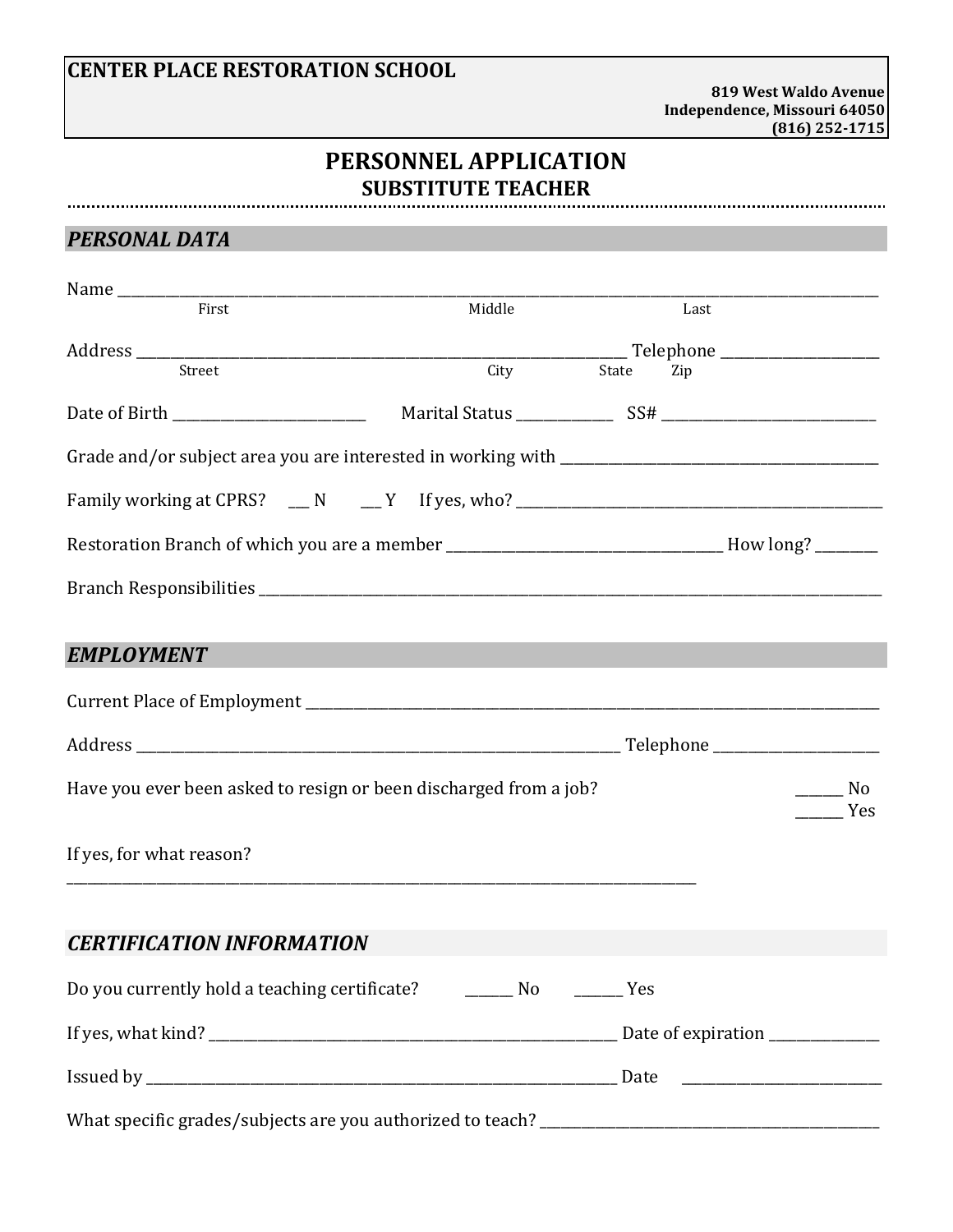# **EDUCATION HISTORY**

| <b>HIGH SCHOOL</b>                                                                                             |  |  |
|----------------------------------------------------------------------------------------------------------------|--|--|
|                                                                                                                |  |  |
|                                                                                                                |  |  |
| <b>COLLEGE - UNDERGRADUATE</b>                                                                                 |  |  |
|                                                                                                                |  |  |
|                                                                                                                |  |  |
| <b>COLLEGE - GRADUATE</b>                                                                                      |  |  |
|                                                                                                                |  |  |
| Semester Hours ___________________________________Date Graduated _________________________Degree _____________ |  |  |
|                                                                                                                |  |  |
|                                                                                                                |  |  |
| <b>WORK EXPERIENCE</b>                                                                                         |  |  |
| <b>TEACHING EXPERIENCE (most recent first)</b>                                                                 |  |  |
|                                                                                                                |  |  |
|                                                                                                                |  |  |
|                                                                                                                |  |  |
|                                                                                                                |  |  |
|                                                                                                                |  |  |
|                                                                                                                |  |  |
| <b>OTHER EXPERIENCE (most recent first)</b>                                                                    |  |  |
|                                                                                                                |  |  |
|                                                                                                                |  |  |
|                                                                                                                |  |  |
|                                                                                                                |  |  |